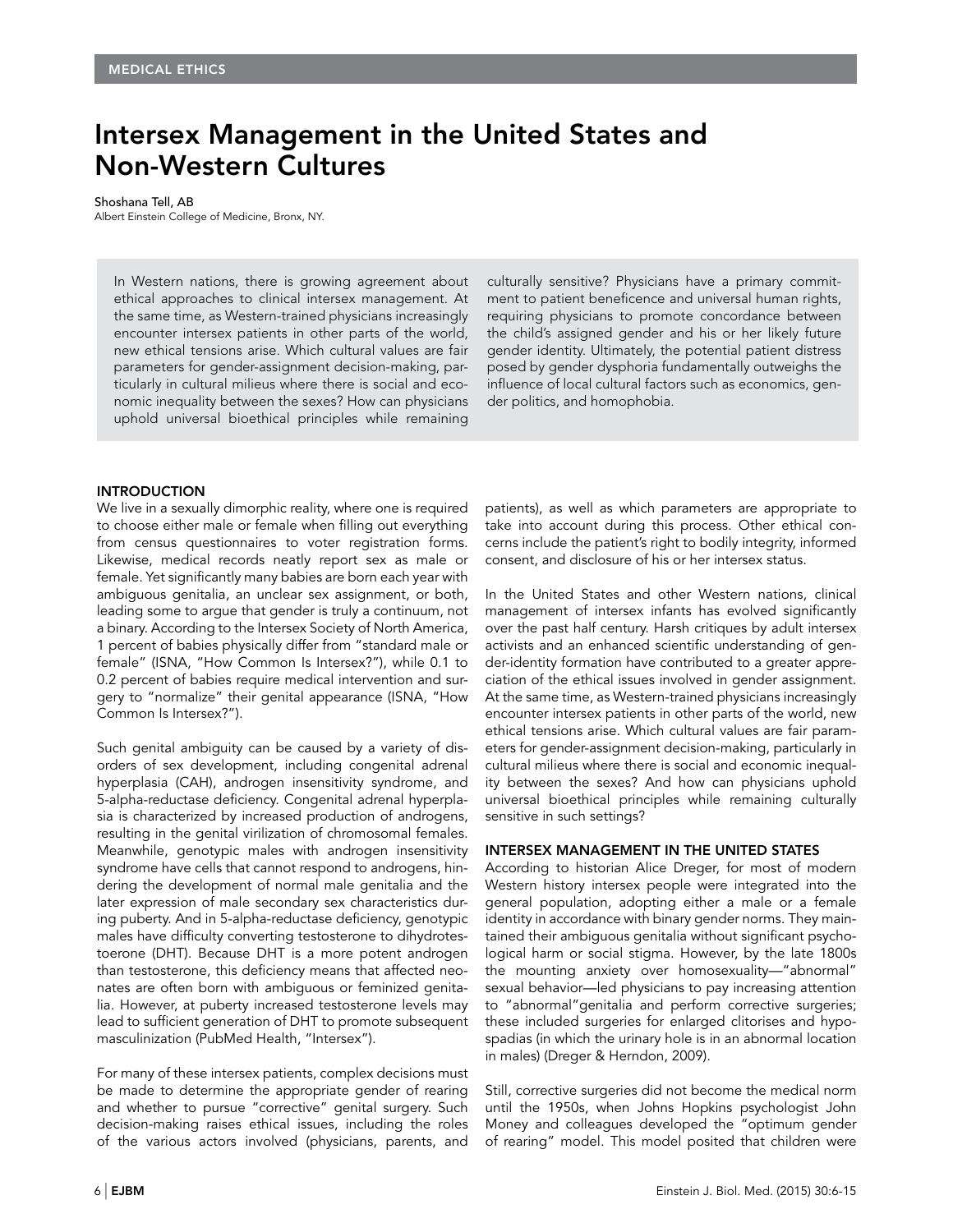born gender neutral and that gender identity was a result of upbringing rather than genetics or hormone exposure; thus, intersex children with an assigned sex and corrective surgery to match this assignment (before age 2) would successfully adopt this gender identity. Physicians largely determined the child's "true" sex with limited input or informed consent from parents; further, often the patient was never informed of having been born intersex, in order to limit possible psychological distress (Dreger & Herndon, 2009).

For several decades beginning in the 1950s, clinicians were biased toward female gender assignment, as it was easier to fashion a vagina than a "reasonably sized" penis. In other words, a primary value was placed on genital aesthetics and the ability functionally to penetrate or be penetrated (Dreger & Herndon, 2009). For a penis to count as functional, surgeons expected it to have the ability to become erect appropriately and be a conduit for urination and ejaculation. In contrast, surgeons at that time believed that a vagina merely needed to be a hole large enough to fit a penis, as it was not expected to be self-lubricating or sensitive to sexual stimulation. As a result, a large number of intersex infants were assigned female (Dreger, 1998), as "it's easier to make a hole than build a pole" (Gorman & Cole, 2004).

This bias toward female assignment is evidenced by the famous John/Joan case—Money's prototypical success story for the "optimum gender of rearing" model. Baby John, one of two identical twin boys, had his penis damaged during a botched circumcision, so Money and colleagues decided to transform John surgically into Joan. Joan was raised as a girl, and Money reported in the medical literature that the sex reassignment had been successful (Fausto-Sterling, 2000a). For example, in 1975 Money wrote that no one would ever suspect that Joan was born a boy: "Her boyish behavior is so normally that of an active little girl, and so clearly different by contrast from the boyish ways of her twin brother, that it offers nothing to stimulate one's conjectures" (Kipnis & Diamond, 1998). Money's work seemingly provided scientific evidence of the malleability of gender identity at a young age.

However, in the mid-1990s sexologist Milton Diamond followed up with Joan, and he discovered that Joan had in fact consistently identified as male since her youth. Joan preferred boys' toys, activities, and clothing, and at age 14 she decided to transition formally back to the male gender (Diamond & Sigmundson, 1997). The publication of Diamond's findings discredited the claimed success of Money's gender-reassignment protocol, in the process debunking the theory of gender neutrality and pliability at birth.

Around this time, adult intersex patients who had been subjected to sex-reassignment surgery as children began publicly to criticize the clinical management of their condition. This coincided with the burgeoning of the intersex activist movement, spurred by Cheryl Chase's 1993 founding of the Intersex Society of North America (ISNA) (Chase, 1998).

In her 1998 article "Hermaphrodites with Attitude," Chase recounts that as a teenager she realized she had no clitoris and was incapable of reaching orgasm, but she never understood why. After obtaining her medical records, Chase learned in her twenties that she was a "true hermaphrodite" (Chase, 1998) and had been raised as a boy for a year, until a clitorectomy was performed and she was reassigned as female. Along the way, Chase's doctors not only had failed to disclose her medical history to her, but had actively obstructed her efforts to obtain her own medical records. Chase relates her emotional turmoil upon discovering her intersex past: "To myself, I was a freak, incapable of loving or being loved, filled with shame about my status as a hermaphrodite and about my sexual dysfunction" (Chase, 1998).

As a result of the experiences of Chase and her allied intersex activists, the ISNA currently advocates complete disclosure to intersex patients, as well as gender assignment at birth without surgery. The ISNA explains, "Genital 'normalizing' surgery does not create or cement a gender identity; it just takes tissue away that the patient may want later" (ISNA, "What Does ISNA Recommend?"). The ISNA asserts that such surgery on young children causes irreversible damage and denies them agency regarding their own bodies. Instead, the ISNA believes that corrective surgery is permissible only once the child is old enough to decide with fully informed consent (ISNA, "What Does ISNA Recommend?").

Other writers maintain that intersex individuals should be able to legally proclaim a third, hermaphroditic, nonfemale/nonmale gender identity. On passports Australia permits individuals to label themselves "X," which stands for unspecified sex or intersex. And the Australian state of Victoria issues birth certificates with the sex listed as indeterminate/intersex (Meyer-Bahlburg et al., 2004).

While the ISNA claims to speak on behalf of the general intersex community, in reality intersex adults express a variety of opinions about appropriate clinical management policies. For example, in a 2004 study surveying 72 adult intersex patients in the eastern United States, 15 percent believed that a third gender category should be available to children with ambiguous genitalia. And 33 percent of those surveyed agreed that intersex children should not undergo corrective surgery before they are able to give fully informed consent. In contrast, 47 percent of respondents stated that in hindsight, they felt that their corrective genital surgery should have occurred during infancy. There is little agreement within the adult intersex community about the appropriate timing of surgery; this lack of consensus underscores the ethical uncertainty inherent in the medical management of intersex infants (Meyer-Bahlburg et al., 2004).

One of the most fraught ethical concerns centers on the rights of parents versus intersex children to make clinical decisions about genital corrective surgery. Because young children generally lack decision-making capacity, U.S. law recognizes the parental right to make medical decisions on their behalf. This parental agency assumes that parents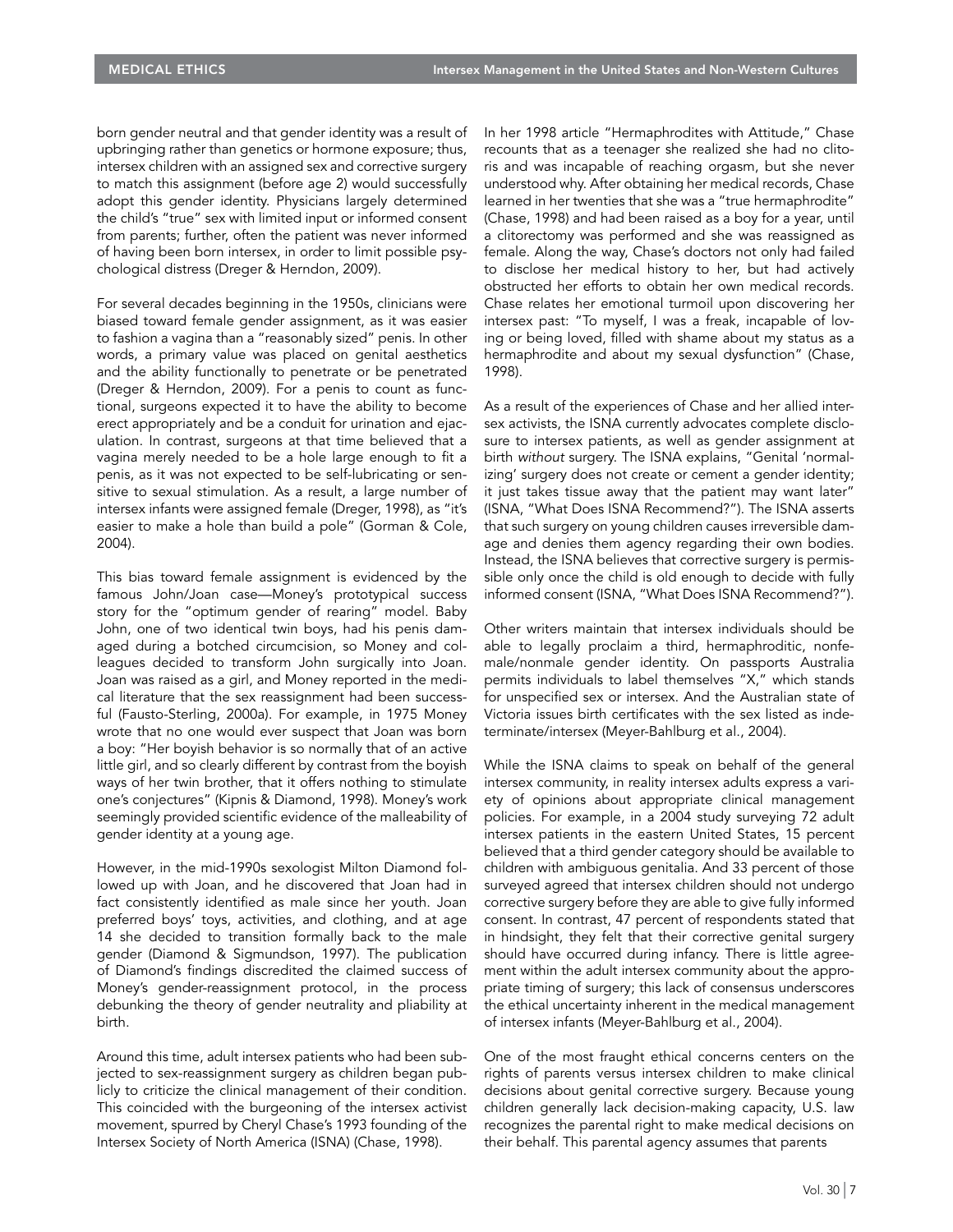know their children best and will act in their best interests. However, in the case of intersex children, parents may not always be the best arbiters. For example, the existence of congenital birth defects (such as ambiguous genitalia) may hamper early parent-child bonding, and societal stigma and emotional distress may bias parents toward early corrective genital surgery (Lloyd, 2005).

Such parental medical decision-making rights are not absolute, and under the doctrine of parens patriae courts can intervene to prevent death or serious harm to the child. For example, most states restrict parents from sterilizing their children, as a person's right to make decisions concerning reproduction is constitutionally protected. Similarly, per 1996 Congressional legislation, parents are prohibited from consenting to female genital cutting of their daughters as part of cultural rituals. This law was passed under the auspices of protecting a child's right to bodily integrity. By extension, some argue that corrective gender-reassignment surgery in intersex children is likewise a violation of their bodily integrity and reproductive rights, particularly because the surgery may impair reproductive ability or sexual sensitivity (Lloyd, 2005). Historian Alice Dreger explains:

While it is easy to condemn the African practice of female genital mutilation as a barbaric custom that violates human rights, we should recognize that in the United States medicine's prevailing response to intersexuality is largely about genetic conformity and the "proper" roles of the sexes. Just as we find it necessary to protect the rights and well-being of African girls, we must now consider the hard questions of the rights and well-being of children born intersexed in the United States. (Dreger, 1998)

As a result, some camps have called for a complete moratorium on normalizing genital surgery in intersex children. Others maintain that enhanced parental informed consent is adequate; in other words, as long as physicians fully explain what "intersex" means, as well as various aspects of the surgery (alternatives, ethical issues, risks, and whether it's medically necessary), parents should make the ultimate call. And others have criticized such "all-or-nothing" approaches (Muckle, 2006). Instead, they call for the involvement of hospital ethics committees and consultants in bringing together physicians and parents to determine the best interests of the child, on a case-by-case basis (Muckle, 2006). While this approach represents a pragmatic middle road, the availability and utility of ethics consultants or committees, particularly ones with expertise in intersex issues, vary considerably among hospitals.

In addition to the charged issue of who should have decision-making agency, there is considerable ethical debate concerning the parameters and values within which it is ethically permissible to make such decisions. For example, should concerns such as potential societal stigma, shame, or bullying come into play? If keeping a child's genitalia ambiguous would impair child-parent bonding, is this an acceptable reason to pursue surgery? Or do parents have an ethical obligation to overcome their prejudice and care for their child? What is the relative value of genital aesthetics, reproductive ability, phallic size (in men), ability to be penetrated (in women), and intact erotic sensation? And what are the potential risks that physicians and parents will choose the wrong gender assignment, given the limited scientific knowledge concerning gender-identity formation? Is surgery more acceptable for intersex conditions in which a majority of patients end up identifying as a common gender?

To grapple with the complexities of intersex clinical management, the Lawson Wilkins Pediatric Endocrine Society in the United States and the European Society for Pediatric Endocrinology organized the International Consensus Conference on Intersex. This conference included more than fifty international experts on intersex management and compiled their responses into a consensus statement, published in 2006 in Pediatrics, the official journal of the American Academy of Pediatrics (Lee, Houk, Ahmed, & Hughes, 2006).

The consensus statement strongly supports gender assignment as male or female, after a detailed examination of the baby by a multidisciplinary team of physicians. It emphasizes the importance of mental-health support from psychologists and psychiatrists, as well as the utility of support groups and medical ethicists. It also endorses complete medical disclosure to both parents and patients. And while the document supports parental decision-making rights, it maintains that patients should have input once they are "sufficiently developed for a psychological assessment of gender identity" (Lee et al., 2006). Accordingly, if a child experiences gender dysphoria and insists upon a gender transition, this desire should be respected. The goal of clinical management is not only gender assignment and normalized genital appearance, but also ensuring patient quality of life—which encompasses the ability to form intimate relationships, and sexual functioning and sensation. It follows, then, that clitoromegaly should result in surgical intervention only in cases of severe virilization; in such instances, surgery should prioritize preserving erectile ability and innervation of the clitoris, rather than strictly cosmetic normalization.

In contrast, in the United States, precedence was historically given to cosmetic correction, to limit stigma and teasing and facilitate improved parent-child bonding. The Pediatrics consensus statement debunks the scientific validity of this alleged enhanced bonding, and it charges medical staff to minimize shame and stigma, for example by taking photographs when patients are under anesthesia for a procedure (Lee et al., 2006).

For certain well-studied intersex conditions, the statement makes clear recommendations regarding the optimal gender of rearing. For example, it advises that markedly virilized 46,XX infants with CAH be reared as female, while an infant with a micropenis should be reared as male. It also notes that 100 percent of 46,XY complete androgen insensitivity syndrome babies assigned female in infancy maintain a female identity; for these patients, it recommends removal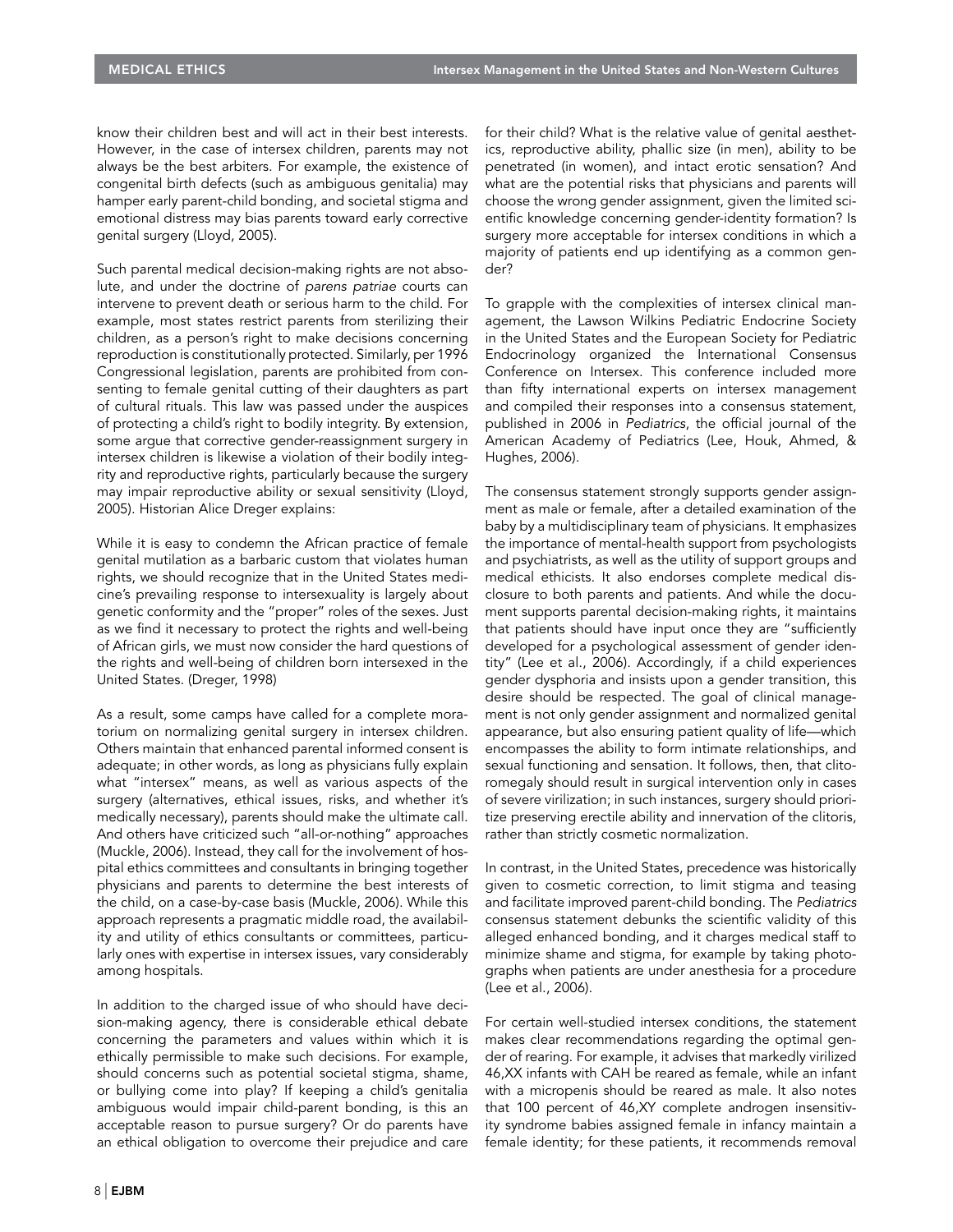of the testes to prevent malignancy (though this removal can be delayed until adolescence, as malignancy normally does not develop until at least age 14) (Lee et al., 2006).

While many of these recommendations are currently followed, in the clinical setting preserving female fertility is often given higher priority than preserving male fertility. Academics hypothesize that "this difference might be because physicians and parents believe that motherhood is more important to females than fatherhood is to males" (Diamond & Beh, 2008). It is ethically troubling that important clinical decisions are being made based on deep-seated societal gender-role assumptions. And while early disclosure to both parents and patients is now the norm, insufficient psychological counseling and support are still major problems (Diamond & Beh, 2008). This raises the question: is it truly beneficent for physicians to impart potentially psychologically damaging information without giving pediatric patients the tools to process it? The medical establishment has an ethical obligation both to practice disclosure and to help ameliorate any psychological trauma engendered by such disclosure.

### INTERSEX MANAGEMENT IN NON-WESTERN CULTURES

Although there is growing agreement in the United States regarding the ethical values important in intersex management, it is less clear whether these principles are applicable in non-Western settings. Are "Western" bioethical values indeed fundamentally universal and thus viable in other cultural milieus, where social, political, and economic inequity between the sexes may influence clinical decision-making? How can physicians remain culturally sensitive without abandoning their commitment to informed consent, personal autonomy, bodily integrity, disclosure of medical information, and beneficence? And is it just to take into account extreme societal stigma/shame (including the potential for violence) during the sex-assignment decision-making process?

Physicians treating ethnic Indians living in Malaysia have observed the overriding influence of economic concerns in intersex management. Physician Ursula Kuhnle and colleagues noted that for Indians living in Malaysia, daughters present a major financial burden for the family, as they must pay a dowry; in contrast, sons increase the family's wealth. For this reason, many Indian families "took off with their ambiguously born child" (Kuhnle & Krahl, 2002) after physicians suggested female sex assignment. Kuhnle and collaborators contrasted this with the behavior of Muslim Malay families, who usually did not object to female sex assignment—presumably due to the increased economic power and independence of Muslim Malay females (Kuhnle & Krahl, 2002).

Similarly, physicians working in India have reported that economic factors profoundly affect intersex clinical management. If a woman is unmarried or divorced, she may be unemployable and reduced to "wretched poverty because of the stigma attached to being single" (Warne & Bhatia, 2006). In other words, she will remain economically dependent on her parents forever. In contrast, single men are able to find jobs and live independently. If an intersex child is raised as an infertile female who does not menstruate, she will not be able to find a husband; even if the family tries to hide her infertility, once the husband discovers the truth this provides grounds for immediate annulment (Warne & Bhatia, 2006).

A pediatric endocrinologist in northern India related how parents of intersex children consistently valued female fertility over sexual function. "These social considerations were ubiquitous, no matter what the religion of the patient" (Warne & Bhatia, 2006). During discussions with the doctor, the parents would typically offer arguments along the lines of: "Doctor, we will have to raise the baby in our society, not yours." This physician reported that as a result, in India, parents rather than physicians assumed the main decisionmaking role during sex assignment (Warne & Bhatia, 2006).

Parents of intersex children in India often fear that their children will be kidnapped by the hijras if their intersex status becomes public. The hijras are males who adopt a female gender identity by having part or all of their genitals removed, in addition to dressing as female (Nanda, 1985). They live in groups apart from mainstream society and are generally stigmatized and viewed suspiciously. The hijras traditionally make a living by singing and dancing at public celebrations such as weddings, and they also often engage in prostitution with male customers (Warne & Bhatia, 2006). The public predominantly believes that hijras kidnap intersex infants to "claim" them, yet there is scant evidence to support this superstition. Still, on occasion the popular press prints allegations about hijras kidnapping young boys for sex or prostitution (Nanda, 1985).

Parents may worry that their intersex children will suffer societal discrimination if their condition becomes well known. Indian physicians explain that "this kind of discrimination is real . . . and occurs in village communities as well as in sophisticated city environments" (Warne & Raza, 2008). It is important to consider how such extreme parental fear may influence decision-making, especially with respect to the timing of corrective genital surgery that erases any outward sign of sexual abnormality.

Similarly, a 2012 report from Cairo, Egypt, found that economic motives drive a large percentage of families to choose the male gender. Specifically, 60.35 percent of intersex patients are reared as male, because "in Egyptian society, female infertility precludes marriage, which also affects employment prospects" (Shawky & Nour El-Din, 2012). And a 2011 study of intersex children in Port Harcourt, Nigeria, found that the societal importance of males makes it "difficult for parents to accept the fact that there [sic] male babies could be females" (Jaja, Yarhere, & Anochie, 2011). Instead of pursuing clinical intervention, many parents whisk away their children under the pretense that the problem is spiritual rather than medical (Jaja et al., 2011).

In Saudi Arabia the clinical management of intersex infants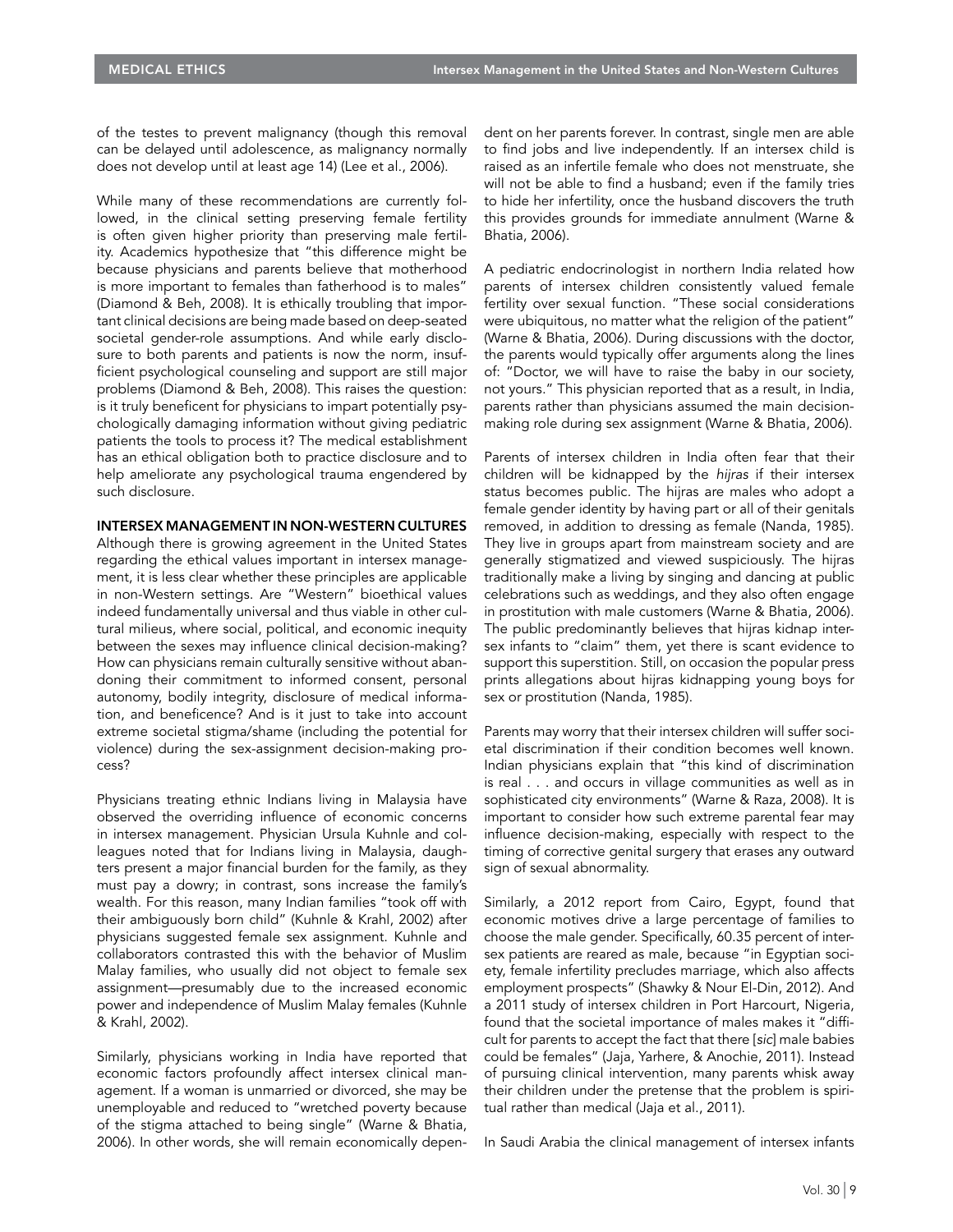is likewise influenced by the economic, social, and political benefits of being male. A strict segregation between the sexes is enforced, and women have limited visibility in public life. Women are not allowed to drive and must obtain the permission of a male sponsor to travel or engage in commerce. In public, they are required to cover themselves in floor-length cloaks and headscarves. Women are prohibited from appearing in court and are relegated to separate stores, restaurants, and offices within companies (Zoepf, 2010). And women gained the right to vote only as recently as September 2011, in part due to the pressure from Arab Spring uprisings (MacFarquhar, 2011).

A 1994 study attributed male gender preference in Saudi intersex management to such economic, social, and cultural factors. An intersex individual reared as an infertile female will be unable to find a husband, causing several social repercussions:

A woman who is not well-educated remains unemployed but in general males are always employed. An unmarried woman lives with her parents. . . . After a certain age, an unmarried woman loses considerable social status. . . . In this community where unmarried males and females are segregated, it is preferable to be an infertile male with an inadequate penis than to be an infertile female with primary amenorrhea and requiring estrogen substitution. (Taha, 1994)

A 20-year retrospective study by Dr. Nasir Al-Jurayyan in a pediatric endocrine clinic in Riyadh, Saudi Arabia, found a high incidence of congenital adrenal hyperplasia in genetic females (46,XX) with ambiguous genitalia, owing to high levels of consanguinity. Out of the 25 XX congenital adrenal hyperplasia patients originally assigned male due to extreme virilization, four (16 percent) refused reassignment to the female gender. In contrast, all of the 46,XY patients reared female accepted physician recommendations to be reassigned as male (Al-Jurayyan, 2010).

Dr. Al-Jurayyan's report relates that once the genital ambiguity is discovered, the clinical team discusses both medical details and the Islamic guidelines for sex reassignment (as promulgated by Saudi Wahhabi religious leaders) with the patient's family. The Wahhabi Islamic guidelines state:

Those who have both male and female organs need to be investigated and if the evidence is more into a male, it is then permissible to treat him medically (by hormones or surgery), to eliminate his ambiguity, and raise him male. If the evidence is more into a female, it is permissible to treat her medically (by hormones or surgery) to eliminate her ambiguity, and raise her as a female. (Al-Jurayyan, 2010)

In contrast, a sex-change operation performed on a "completely developed gender to the opposite sex" is always prohibited. Dr. Al-Jurayyan also conveys the tension between such Islamic religious guidelines and the reality of the "dominating role of male gender in the community," which predisposes families toward male gender assignment.

Al-Jurayyan asserts that such cultural concerns "should not overrule the Islamic Laws which should not be ignored and given a prime consideration" (Al-Jurayyan, 2010).

This preference for males is exemplified by a 1998 paper detailing the psychological aspects of Saudi intersex patients initially reared female; physicians noted the powerful familial pressure to reassign them as male. In one case, though the patient strongly identified as female, when physicians recommended against male reassignment the family members became so upset that they insisted upon prompt discharge from the hospital (Elsayed, Al-Maghraby, Hafeiz, & Tasha, 1998).

This societal male dominance also strongly affects the ease of adjustment to a different gender. Dr. Yasser Jamal, a Saudi surgeon who has performed more than 200 operations on intersex patients, explains that patients normally experience a smooth transition from female to male. In contrast, men often find it difficult to be reassigned as female, as "the restrictions of being female in Saudi Arabia [are] difficult to cope with" (Usher, 2004).

This complex situation for intersex individuals in a society where rights are tied to gender hearkens back to the 1843 case of intersex Connecticut resident Levi Suydam. Suydam wanted to vote as a Whig in a close local election; however, only men held the right to vote. As a result, a physician was brought in to determine Suydam's gender. Upon seeing Suydam's phallus and testicles, the physician declared him a male entitled to the franchise—and the Whigs won the election by one vote. But a few days later the doctor discovered that Suydam menstruated regularly, though it's unclear whether at that point he lost his right to vote (Fausto-Sterling, 2000b). This American example sheds light on how cultural context can make gender identity and assignment politically loaded, particularly when rights are tied to sexual anatomy, as they are in Saudi Arabia.

Furthermore, while patient disclosure is a widely accepted norm in American intersex clinical management, some have argued that it may not be optimal in an environment where the family patriarch traditionally holds sole decision-making authority. For example, in 2003 the Hastings Center Report published a case study about a 13-year-old intersex boy from an unnamed Middle Eastern country. Though he was originally brought to the hospital for hypospadias, bleeding through the penis, and abnormal breast development, it was soon discovered that the boy was genetically XX and had a uterus and ovaries. He was diagnosed with congenital adrenal hyperplasia and required hysterectomy and oophorectomy (removal of the ovaries) in order to prevent bleeding through the penis (representing menstruation) (Diamond, Systma, Dreger, & Wison, 2003).

The parents requested that all of the surgeries (for hypospadias, bilateral mastectomy, hysterectomy, oophorectomy, and nephrectomy for a nonfunctioning kidney) be performed at the same time without telling the child of his intersex condition or his female reproductive ability; in other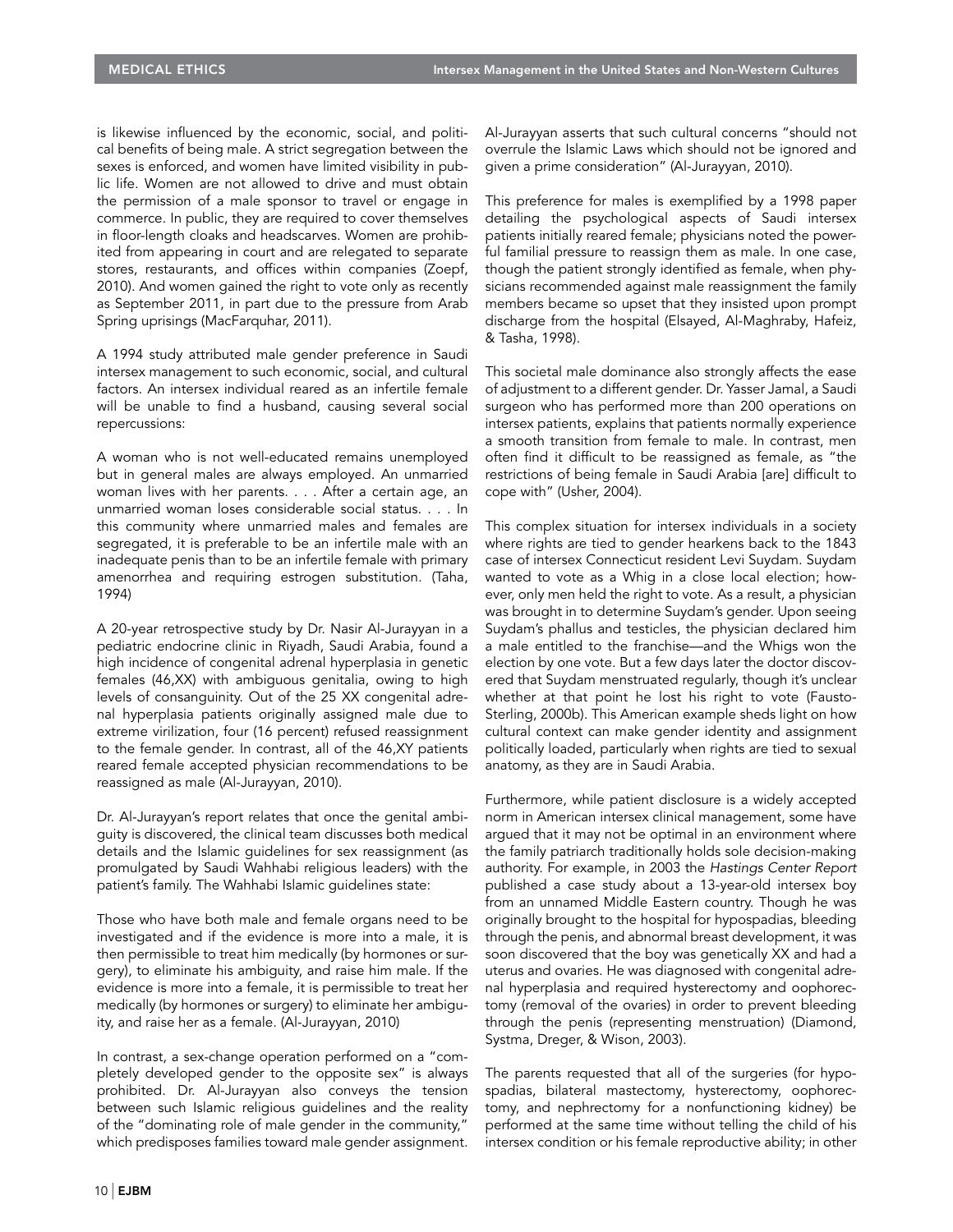words, they wanted the patient to be completely left out of the decision-making process. Still, it is clear that the boy did support the mastectomy to "avoid teasing." The case study also explains that the culture favors males, the parents would have a difficult time accepting their child as a female, and that the child might be at risk for physical harm or murder if he became homosexual. This case presents an ethical dilemma; the surgeon did not feel comfortable operating without the child's consent, while the family maintained that the father should make this important decision without disclosure to the patient (Diamond et al., 2003).

The ethically contentious nature of this issue is highlighted by the three commentaries published in the Hastings Center Report alongside the original case. In his response, pediatric urologist David Diamond delineates the fundamental tension between the patient's autonomy and the needs of his family. Diamond notes that a "family-centered model" supports the father's right to make a decision, as it gives the smooth functioning of the family unit the biggest priority (versus the independence of its individual members). For instance, if the child's reassignment to female would make it impossible for the family to return home due to societal prejudice, this reality should be a factor in decision-making (Diamond et al., 2003).

Meanwhile, ethicist Alice Dreger and pediatric endocrinologist Bruce Wilson vehemently attack the case study's proposed nondisclosure to the intersex boy. They assert that intersex children have a right to be informed and make important decisions about their bodies, regardless of culture. In other words, children's genitals are not "an acceptable locale for cultural relativism" (Diamond et al., 2003).

Dreger and Wilson also make an appeal to the pragmatic, explaining that disclosure is necessary given the ongoing nature of intersex clinical management, particularly endocrine management; such disclosure facilitates greater patient cooperation. Moreover, the authors note that this case presents a false sense of urgency about the need to fix the problem. In reality, halting puberty (and its attendant menstruation and breast development) through oncemonthly leuprolide injections represents a reasonable way to delay decision-making until the child is mature enough to participate (Diamond et al., 2003). Still, this tactic might face cultural obstacles, such as limited access to hormones and public shame if it were discovered the child still had internal female anatomy.

It is due to this societal prejudice that ethicist Sharon Sytsma maintains that the physicians should accede to the parental request for surgery without disclosure. Sytsma writes that "not performing the surgery means the child will continue to be taunted and suffer almost certain disenfranchisement and rejection, and that he quite possibly will be murdered" (Diamond et al., 2003). However, Sytsma is conflating gender identity and sexual orientation; while the case report indicates that homosexuality is punishable by death, it is less clear if being intersex poses an equal risk of death.

Sytsma also contends that "changing the boy is certainly more within our power than changing his culture, and the surgeries will make it easier for him to thrive in that culture" (Diamond et al., 2003). This assertion presents an ethically slippery slope. In a race-conscious society where being white provides socioeconomic advantages, should we allow parents to have their young children's skin bleached or Asian eyelids Anglicized? How is it ethical to surgically modify children's bodies without their consent, on the basis of societal prejudice?

Sytsma goes further by recommending that the child remain male in order to ensure his heterosexuality in a homophobic culture. She draws on research indicating that XX individuals reared male with pre/perinatal and postnatal/pubertal elevated androgens are usually gynephilic. She also asserts that if surgery is not performed the "female hormones may incline him to be attracted to males" (Sytsma, 2006). According to Sytsma, then, the child should remain male because he is likely attracted to females; in addition, surgery should be undertaken to ensure that he does not develop an attraction to males (Sytsma, 2006). Sytsma's contention is troubling in that it endorses gender assignment and genital surgery to reinforce societal norms concerning sexual orientation. And by performing this surgery, physicians are condoning the homophobia that spurred it in the first place. At what point does the medical establishment become a tool to blunt diversity of sexual orientation and undermine human rights?

In Iran homosexuality is a crime punishable by lashing or death; two gay teenagers were executed in 2005 in the Iranian city of Mashad (Fathi, 2007). To try to eliminate homosexuality from the country, Iran encourages homosexuals to undergo sex-change operations by heavily subsidizing them (Tait, 2007). Is it ethical for physicians to follow in Iran's footsteps and use surgery to curb homosexuality? At what point does medical intervention stop prioritizing the patient's best interests and become an agent of social engineering? And what is the distinction between "normalizing" genital appearance and "normalizing" sexual orientation to heterosexuality? Are they fundamentally ethically dissimilar, or is the latter more scandalous to Westerners because homosexuality is increasingly embraced in Western society?

#### **DISCUSSION**

While the clinical management of intersex infants remains fraught with contentious ethical issues, in the United States there is growing agreement about ethical approaches to gender reassignment. The 2006 consensus statement in Pediatrics enumerates the important issues to take into account (such as patient quality of life, sexual functioning, and sensation), and it makes specific recommendations regarding the optimal sex of rearing for various intersex conditions; these guidelines are based largely on the predicted gender identity of the patient and the potential for future fertility. Moreover, the statement emphasizes that children who later experience persistent gender dysphoria should undergo psychological evaluation and be supported in transitioning to the desired gender (Lee et al., 2006). In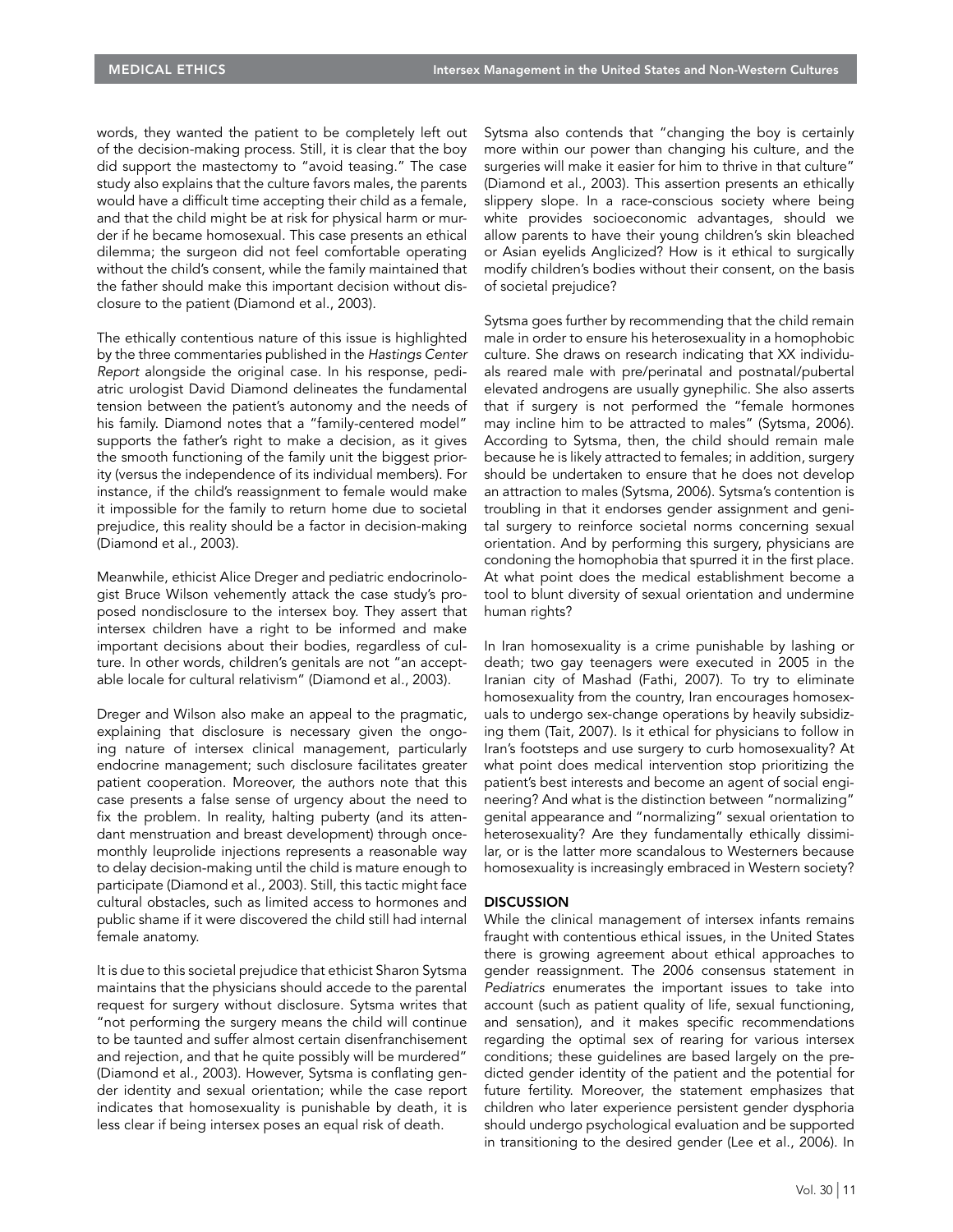other words, the primary value is placed on a concordance between the child's gender assignment and internal gender identity—an important component of quality of life.

However, the 2006 consensus statement fails to take a stance on the myriad ethical issues that arise in the non-Western world, such as the appropriateness of taking into account the stark economic and political inequality between the sexes. In an increasingly globalized world, where Western physicians frequently work abroad and treat culturally diverse immigrants, such lack of globally conscious guidance is troubling. While some may argue that the field of bioethics itself is fundamentally "Western" (Ryan, 2004) and lacks "adequacy and credibility" (Ryan, 2004) abroad, the reality is that "Western" bioethical principles have been adopted globally through the work of the International Bioethics Committee (IBC) of the United Nations Educational, Scientific, and Cultural Organization (UNESCO). UNESCO's 2005 Universal Declaration of Bioethics and Human Rights, drafted by the IBC (UNESCO, "UNESCO's General Conference Adopts"), emphasizes maximizing benefit and minimizing harm (beneficence and nonmaleficence), patient autonomy, and informed consent (UNESCO, 2005). In this context of increasing interaction with the non-Western world, the 2006 consensus statement must be expanded to incorporate globally relevant concerns.

# Gender Assignment and Corrective Surgery

In an ideal world, infants with ambiguous genitalia and uncertain gender assignment would grow up in a third gender category, with the ability to decide later on a gender for themselves. However, in our imperfect world both rampant societal stigma and other pragmatic realities preclude such a path—necessitating timely gender assignment. Such gender assignment should be guided by comprehensive medical analysis and seek to conform to the child's likely future gender identity. For example, more than 90 percent of XX infants with CAH and all XY patients with complete androgen insensitivity syndrome who are assigned female in infancy continue to identify as female (Lee et al., 2006). Still, gender assignment should not necessarily include genital corrective surgery. Instead, physicians should discuss with parents the benefits of delaying surgery until the child is old enough to be a part of the decision-making process, particularly in cases where surgery may impair erotic sensation or fertility. Such a postponement helps preserve the child's fundamental right to bodily integrity.

However, in some cases corrective surgery in infancy may be in the child's best interest. For XX CAH patients with extreme external virilization (for example, typical maleappearing genitalia as opposed to mild clitoromegaly), it may be medically beneficial to undertake corrective surgery sooner rather than later. In this context, early surgery to feminize the genitalia and separate the vagina from the urethra may prevent medical complications as well as minimize psychological distress and gender dysphoria. Nevertheless, in these cases surgeons should be careful to preserve fertility and sexual sensation.

#### Disclosure and Informed Consent

The 2003 Hastings Center Report case study broached the issue of disclosure and informed consent in a global setting. In this case, parents requested that a 13-year-old intersex boy undergo surgery to remove his internal female genitalia without informing him of his intersex condition. Thus, the clinical team faced two separate questions with ethical implications: should the child undergo surgery to align him with the male gender, and should the child be informed about his female genotype? (Diamond et al., 2003).

With respect to the latter question, it is imperative that physicians be open and honest with the patient. Dishonesty would only confuse the boy, destroy the integrity of the patient-physician relationship, and impede patient compliance; a patient who understands the importance of his medication regimen is more likely to follow through with it. While the child may be traumatized upon discovering his intersex condition, such distress can be limited by appropriate psychological and familial support. Patient disclosure is essential to ensure that paternalism does not go too far. Parents and physicians are empowered to act on the patient's behalf as long as the patient lacks decision-making capacity; however, as the patient grows older, he should be made aware of his medical history so that he can partake in his own medical decision-making.

Turning to the ethical question of whether parents can consent to surgery for their child, Diamond's Hastings Center Report case commentary argues that the family-centered model supports the father's right to make a decision; this model gives top priority to the well-being of the family unit as a whole (Diamond et al., 2003). However, this approach ignores that the physician's most important obligation is to the child. The child, not the parents, will be most intimately affected by any decisions that involve his gender assignment, genital appearance, fertility, and sexual sensation. This primary emphasis on the child's well-being is especially important in cases where the child is too young to speak in his own behalf; in such instances, enhanced parental education and informed consent, as well as the involvement of hospital ethics committees, are optimal to ensure that the parents are reaching decisions in line with the child's best interests.

# Globally Specific Parameters: Economics, Politics, and Homophobia

In many of the cases described, economic and political reasons were the chief motivators for intersex patients to maintain or adopt a male gender identity, even if it went against medical recommendations. However, physicians have a fundamental obligation to promote both human welfare and human rights, and they should not condone medical decision-making that legitimates societal prejudice or inequality between the sexes. Physicians have a primary obligation to ensure patient well-being as reflected by concordance between a patient's gender assignment and internal gender identity. Allowing cultural factors such as economics, politics, and homophobia to supersede this concordance unethically puts the child at risk for gender dysphoria. Gender dyspho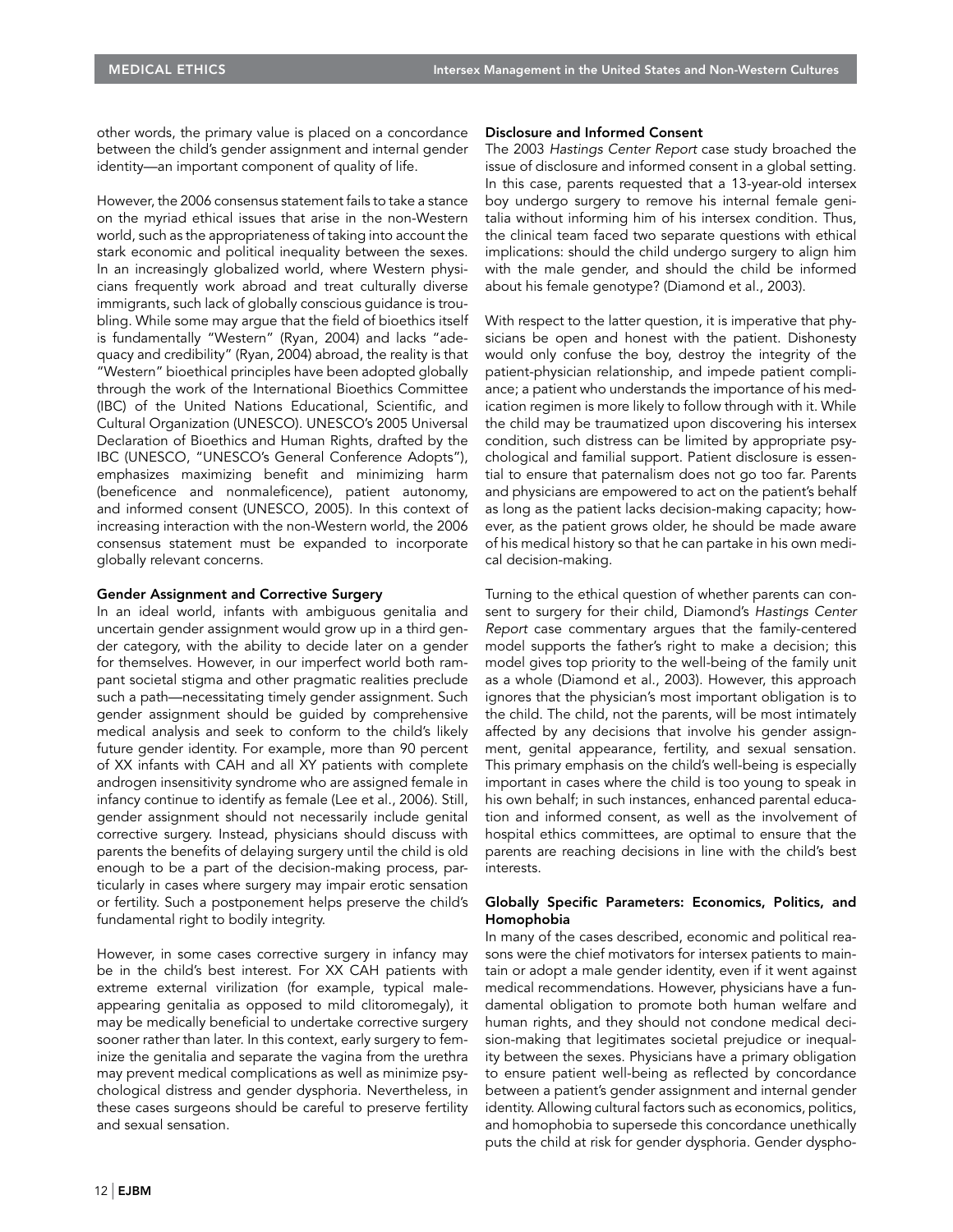ria often results in extreme distress and is associated with emotional and behavioral problems (Meyer et al., 2002).

Moreover, permitting the consideration of economics, politics, and homophobia would create a problematic slippery slope. For example, could a U.S. couple demand male gender assignment on the basis of the nation's gender pay gap—claiming that their child would be economically disadvantaged as a female? (Rampell, 2011). Similarly, could a U.S. couple demand male gender assignment based on the persistent underrepresentation of women in U.S. politics? (Lawless and Fox, 2012). And if intersex clinical decisionmaking taking into account extreme homophobia is permissible in Iran, what if a U.S. couple demands a heterosexual child, based on extensive bullying of gay teenagers (and resulting gay suicides) in the United States? (McKinley, 2010). What if U.S. parents argue that being heterosexual is in the patient's best interest, as otherwise he will be unable to marry in the states that prohibit gay marriage? Permitting economics, politics, and societal homophobia to shape clinical decision-making creates a dangerous precedent, and it turns the well-meaning physician into an agent enforcing perceived social norms.

Finally, making important medical decisions based on cultural factors is dangerously short-sighted. Cultures are fluid and societal conditions are constantly in flux, making the future largely unpredictable.

For example, though economic obstacles exist for women in India and Saudi Arabia, these countries are currently experiencing an increasing number of women in the workforce. The Times of India reports that "women in the IT workforce grew from 4.21 lakh in 2006 to 6.7 lakh in 2008" (one lakh equals 100,000) ("Caution: Women at work," 2011). And in Saudi Arabia, the government is now encouraging women to find work; this is in part motivated by its desire to decrease unemployment benefit payments. The Saudi government has been working with Glowork.net, a new workrecruiting site for women. The government has also been pushing through a program to feminize the workforce in certain settings, such as female lingerie stores (Hamdan, 2012). Saudi women have had trouble finding work in the past due to the strict segregation of the sexes, meaning that female workers must work in offices separate from their male colleagues; the cost of maintaining two offices thus provides disincentives for companies to hire women (Hamdan, 2012). To surmount this obstacle, Saudi Arabia is currently planning a new city exclusively for female workers, which is predicted to generate 5,000 jobs in the textile, pharmaceutical, and food-processing industries (Baker, 2012). In addition, the advent of the Internet and cloud-computing technology has allowed Saudi women increasingly to work for companies from home. This allows companies to maintain the strict separation of the sexes without having to take on the economic burden of two offices (Hamdan, 2012).

While women in Saudi Arabia continue to be deprived of many political rights, conditions are far from static. For example, in 2011 Saudi women gained the right to vote and run in

municipal elections (MacFarquhar, 2011), and Saudi women were permitted to compete in the Olympics for the first time at the 2012 London Summer Olympics. There, 16-year-old Wojdan Shaherkani, an athlete in judo, made history as the first female Saudi Olympic competitor (Addley, 2012). And while Saudi women still lack the right to drive, King Abdullah told foreign reporters that Saudi women will likely drive at some point in the future. In the meantime, Saudi activists continue to press for change. In October 2013 a few dozen Saudi women with driver's licenses from other countries got behind the wheel in protest. "We are looking for a normal way of life, for me to get into my car and do something as small as get myself a cappuccino or something as grand as taking my child to the emergency room," explained Saudi activist Madiha al-Ajroush (Hubbard, 2013).

The 2003 Hastings Center Report case probed the idea of using future sexual orientation as a clinical decisionmaking parameter in societies with extreme homophobia. Specifically, ethicist Sharon Sytsma advocated for solidifying the child's male gender identity through surgery, to ensure his heterosexuality in a homophobic culture (Systma, 2006). At first glance, Sytsma's argument might appear to be in the patient's best interest, especially in a country such as Iran where homosexuality is punishable by death. Still, it is ethically untenable for physicians to participate in sexual-orientation engineering. This is especially true given the troubling history of American clinical interventions to curb homosexuality, such as electroshock therapy, castration, lobotomies, hormone therapy (Swartz, 2011), and nausea-inducing drugs (James, 2011). And "reparative" therapy—psychological therapy intended to change sexual orientation—has been shown to cause significant emotional harm to patients, often inducing depression and suicide attempts (Associated Press, 2009). Furthermore, scientific knowledge about the specific genetic, biological, and environmental factors influencing sexual orientation is nebulous to begin with, making any kind of informed medical decision-making problematic (Langstrom, Rahman, Carlstrom, & Lichtenstein, 2010). All in all, then, attempts to manipulate sexual orientation in intersex patients are historically insensitive, an ethical abrogation of human rights, emotionally detrimental to the patient, and scientifically hazy.

In making her argument, Sytsma contends that "changing the boy is certainly more within our power than changing his culture, and the surgeries will make it easier for him to thrive in that culture" (Systma, 2006). However, the family and the patient retain the choice of moving to a more accepting social environment at a later date if the child indeed does identify as homosexual. Specifically, the United States (Bilefsky, 2011) and Great Britain ("Two Gay Men," 2010) grant asylum based on persecution due to sexual orientation, though the asylum process is often extremely long, arduous, and full of uncertainty (Bilefsky, 2011). It is myopic to allow ever-changing social conditions such as homophobia significantly to affect gender assignment and clinical decision-making. Attitudes toward homosexuality in the U.S. have drastically shifted in recent years. NORC/ University of Chicago data indicate that in 1973, 69.7% of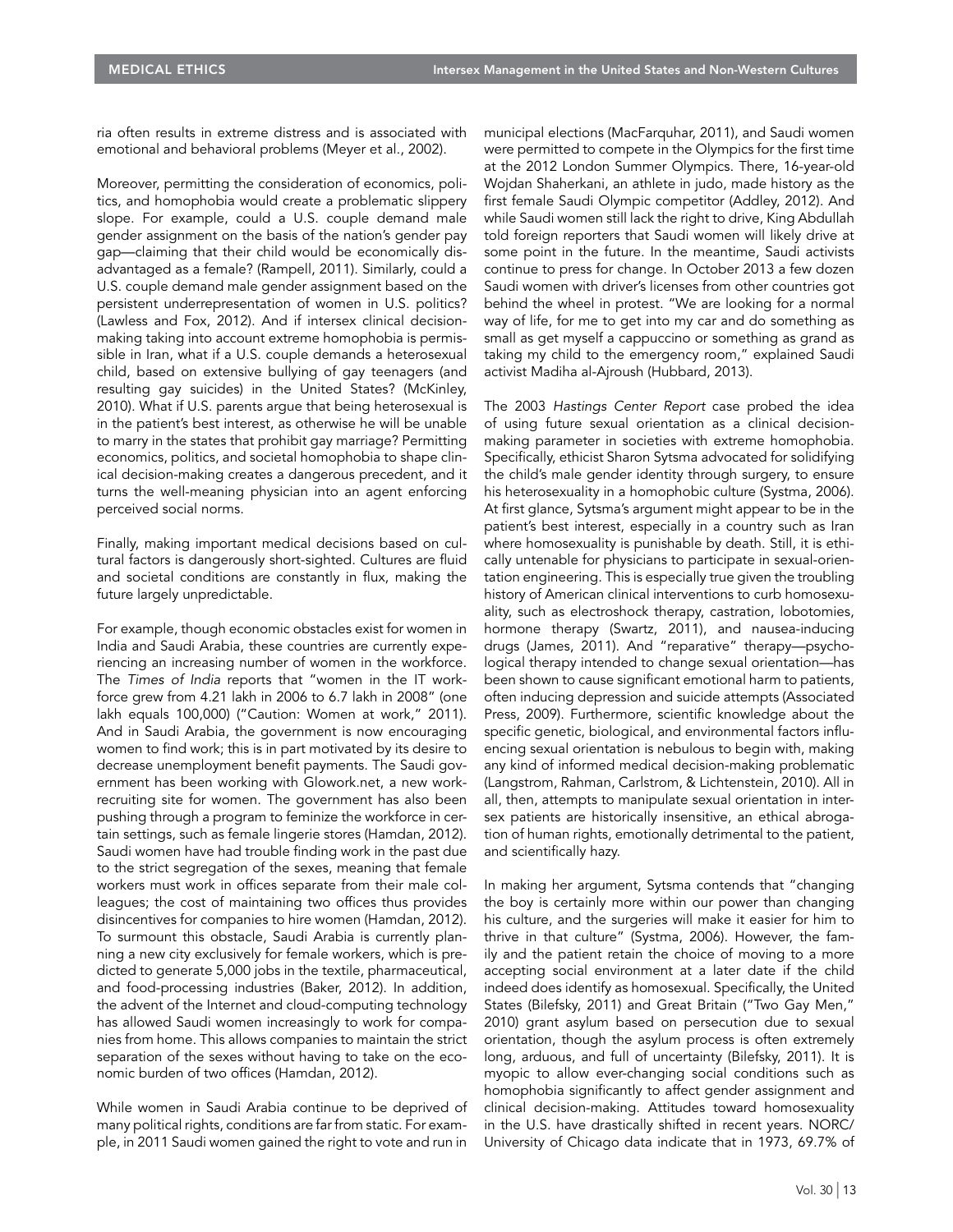polled adults believed homosexual relations were always wrong, and this number fell to 43.5% in 2010 (Smith, 2011). This public-opinion shift is exemplified by the U.S. Supreme Court's June 2013 ruling declaring the Defense of Marriage Act unconstitutional (Schwartz, 2013). While homosexuality remains socially stigmatized and often illegal in the Arab world, this attitude is not necessarily impervious to change. Brian Whitaker, a former Middle East editor of the Guardian and author of the book Unspeakable Love: Gay and Lesbian Life in the Middle East, explains:

Well, I still like to think that probably attitudes will change at some time in the not too distant future. I mean, I think you have to look at the way satellite TV and the Internet are affecting people in the region. They're getting information from outside the region that they wouldn't have had in the past, and I think gradually this is beginning to change attitudes, particular[ly] among the educated young people in some of the big cities. (CNN Transcripts, 2006)

#### **CONCLUSION**

Physicians involved in intersex clinical management have a responsibility to respect patient autonomy, patient disclosure, and informed consent. They also have an ethical obligation to pursue the patient's best interests while promoting universal human rights. This obligation requires the physician to be concerned primarily with promoting concordance between the child's assigned gender and his or her likely future gender identity, in order to minimize the risk of gender dysphoria. Local cultural factors such as economics, politics, and homophobia simply have no place in clinical decision-making.

I thus embrace ethical universalism in intersex clinical management. While physicians must remain culturally sensitive to local values, such sensitivity cannot fundamentally impinge on universal truths and human rights. In undertaking ethical decision-making, physicians must balance the benefits and harms to the patient within the local milieu. In this case, the potential distress posed by gender dysphoria ultimately outweighs any local cultural benefits gained by being assigned a specific gender or sexual orientation.

Corresponding Author: Shoshana Tell, AB (shoshana.tell@med.einstein. yu.edu).

Conflict of Interest Disclosure: The author has completed and submitted the ICMJE Form for Disclosure of Potential Conflicts of Interest. No conflicts were noted

Acknowledgments: The author wishes to thank Dr. Tia Powell for her guidance and assistance throughout the research, writing, and editing stages of this paper.

#### References

.

- Addley, E. (2012, Aug. 3). Saudi Arabia's Judoka strikes blow for women's rights at Olympics. Guardian. Retrieved from http://www.guardian.co.uk/ sport/london-2012-olympics-blog/2012/aug/03/saudi-wojdan-shaherkani-women-olympics
- Al-Jurayyan, N. A. M. (2010). Ambiguous genitalia, two decades of experience: Clinical management and sex assignment. Journal of Taibah University Medical Sciences, 5(1), 13–20.
- Associated Press. (2009, Aug. 6). Psychologists reject gay "therapy." New York Times. Retrieved from http://www.nytimes.com/2009/08/06/ health/06gay.html
- Baker, D. (2012, Aug. 12). No man's land: Women-only city planned for Saudi Arabia to allow more and more females to pursue a career. Daily Mail. Retrieved from http://www.dailymail.co.uk/news/article-2187072/Saudi-Arabia-Women-city-planned-allow-more-females-pursue-career.html
- Bilefsky, D. (2011, Jan. 29). Gays seeking asylum in U.S. encounter a new hurdle. New York Times. Retrieved from http://www.nytimes.com/2011/01/29/ nyregion/29asylum.html?pagewanted=all
- Caution: Women at work. (2011, Sept. 3). Times of India. Retrieved from http:// articles.timesofindia.indiatimes.com/2011-09-03/work/29716900\_1\_gender-inclusivity-labour-laws-service-sector
- Chase, C. (1998). Hermaphrodites with attitude: Mapping the emergence of intersex political activism. GLQ: A Journal of Lesbian and Gay Studies, 4(2), 189–211.
- CNN Transcripts. (2006). Insight: Homosexuality in the Middle East. CNN. Retrieved from http://transcripts.cnn.com/TRANSCRIPTS/0606/05/i\_ ins.01.html
- Diamond, D. A., Systma, S., Dreger, A., & Wison, B. (2003). Culture clash involving intersex. Hastings Center Report, 33(4), 12–14.
- Diamond, M., & Beh, H. G. (2008). Changes in the management of children with intersex conditions. Nature Clinical Practice Endocrinology & Metabolism, 4(1), 4–5.
- Diamond, M., & Sigmundson, K. (1997). Sex reassignment at birth: Long-term review and clinical complications. Archives of Pediatrics & Adolescent Medicine, 151(3), 298–304.
- Dreger, A. D. (1998). "Ambiguous sex"— or ambivalent medicine. Hastings Center Report, 28(3), 24–35.
- Dreger, A. D., & Herndon, A. M. (2009). Progress and politics in the intersex rights movement. GLQ: A Journal of Lesbian and Gay Studies, 15(2), 199–224.
- Elsayed, S. M., Al-Maghraby, M., Hafeiz, H. B., & Taha, S. A. (1988). Psychological aspects of intersex in Saudi patients. Acta Psychiatrica Scandinavica, 77(3), 297–300.
- Fathi, N. (2007, Sept. 30). Despite denials, gays insist they exist, if quietly, in Iran. New York Times. Retrieved from http://www.nytimes. com/2007/09/30/world/africa/30iht-30gays.7680745.html
- Fausto-Sterling, A. (2000a). The five sexes, revisited. Sciences, 40(4), 18–23. Fausto-Sterling, A. (2000b). Sexing the body: Gender politics and the construction of sexuality. New York: Basic Books.
- Gorman, C., & Cole, W. (2004, Feb. 24). Between the sexes. Time. Retrieved from http://www.time.com/time/magazine/article/0,9171,593551,00. html#ixzz23d0kd3SB
- Hamdan, S. (2012, Sept. 6). Saudi Arabia signals openness to women seeking work. New York Times, Retrieved from http://www.nytimes. com/2012/09/06/world/middleeast/saudi-arabia-signals-openness-towomen-seeking-work.html?pagewanted=all
- Hubbard, B. (2013, Oct. 27). Saudi women rise up, quietly, and slide into the driver's seat. New York Times. Retrieved from http://www.nytimes. com/2013/10/27/world/middleeast/a-mostly-quiet-effort-to-put-saudiwomen-in-drivers-seats.html?\_r=1&
- ISNA [Intersex Society of North America]. How common is intersex? Retrieved from http://www.isna.org/faq/frequency
- ISNA [Intersex Society of North America]. What does ISNA recommend for children with intersex? Retrieved from http://www.isna.org/faq/patientcentered
- Jaja, T., Yarhere, I., & Anochie, I. C. (2011). Ambiguous external genitalia in childhood in Port Harcourt, Nigeria. Pediatrics and Therapeutics, 1(3), 1–5.
- James, S. D. (2011, March 30). Mormon "gay cure" study used electric shocks against homosexual feelings. ABC News. Retrieved from http://abcnews. go.com/Health/mormon-gay-cures-reparative-therapies-shock-today/ story?id=13240700&page=2#.ULDbBmegTKc
- Kipnis, K., & Diamond, M. (1998). Pediatric ethics and the surgical assignment of sex. Journal of Clinical Ethics, 9(4), 398–410.
- Kuhnle, U., & Krahl, W. (2002). The impact of culture on sex assignment and gender development in intersex patients. Perspectives in Biology and Medicine, 45(1), 85–103.
- Langstrom, N., Rahman, Q., Carlstrom, E., and Lichtenstein, P. (2010). Genetics and environmental effects on same-sexual behavior: A population study of twins in Sweden. Archives of Sexual Behavior, 39(1), 75–80.
- Lawless, J. L., & Fox, R. L. (2012). Men rule: The continued under-representation of women in U.S. politics. Women and Politics Institute. Retrieved